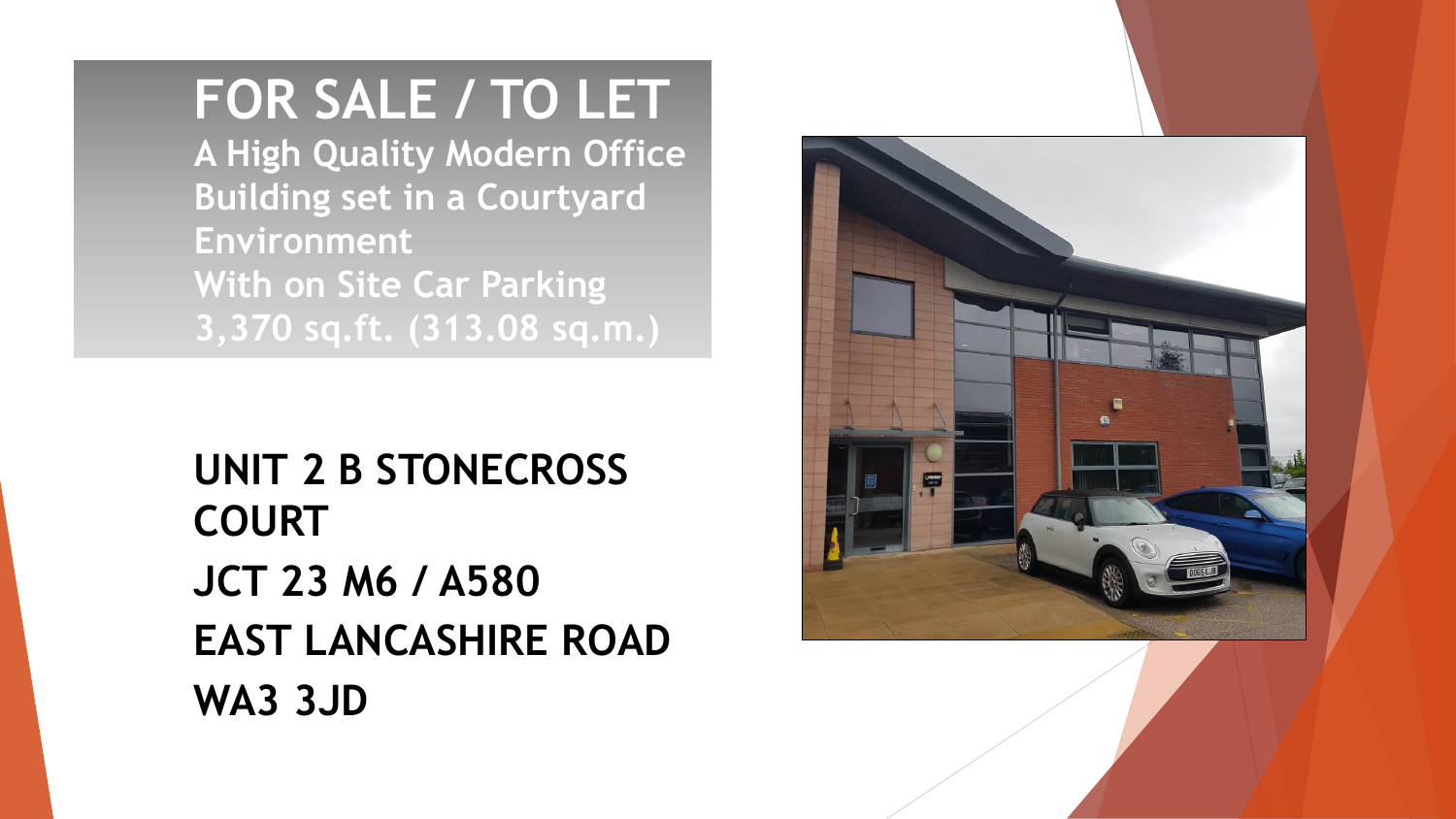

#### LOCATION/DESCRIPTION

Stonecross Court offers small to mid-sized companies the opportunity to occupy high quality offices in one of the North West's most sought after locations. Based very near the M6 on the East Lancs Road, Stonecross Court provides occupiers with easy access to the entire North West region. A number of leading companies have already taken advantage of its location including Quest Project Personnel, Barloworld Handling and Hyster Global.

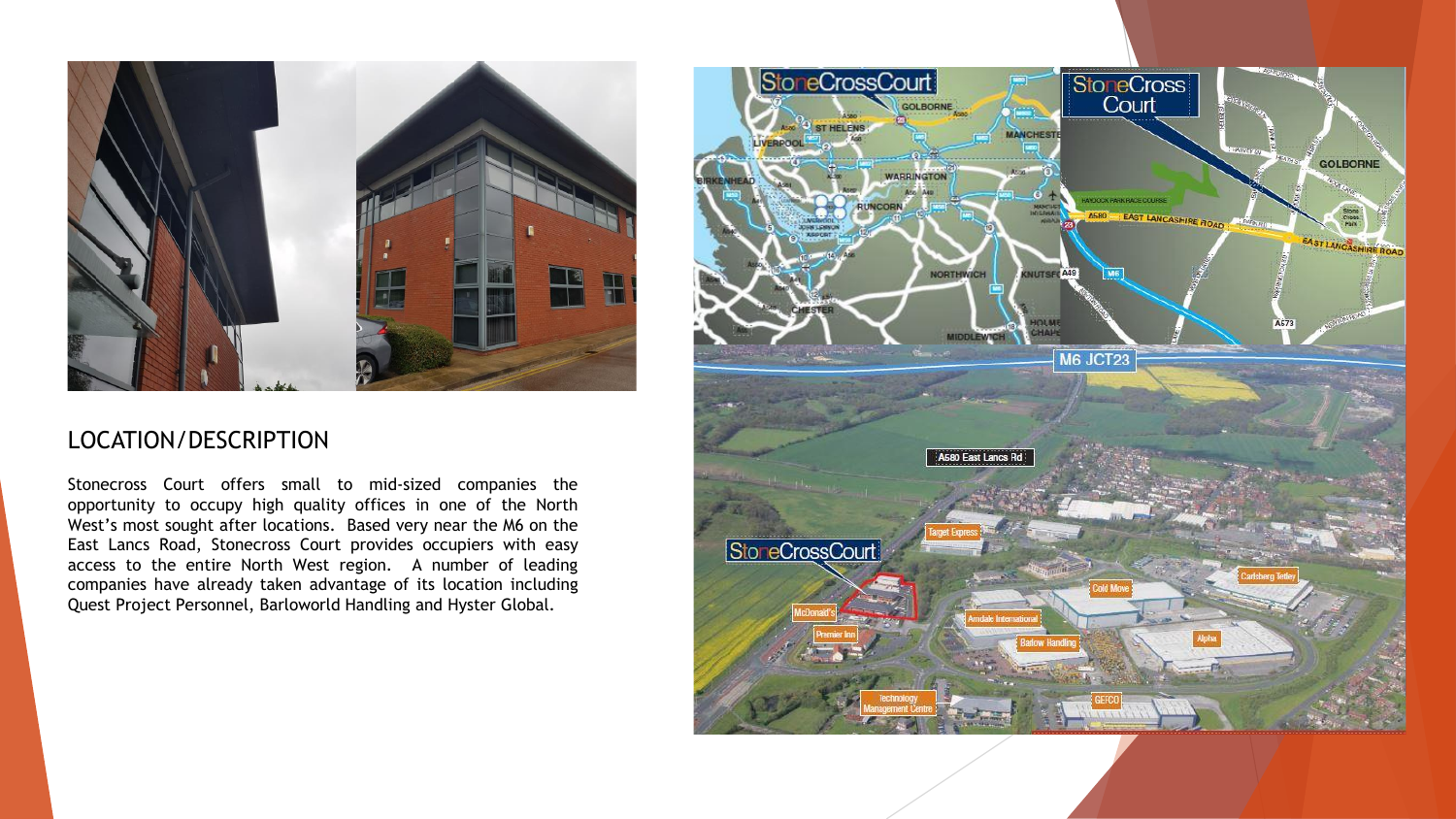#### **SPECIFICATION**

Built to the highest quality standard, buildings at Stonecross Court benefit from the following:

- Attractive half brick and polished block exterior
- Hard and soft landscaping to exterior
- Double glazing
- Suspended ceilings incorporating recessed lighting to LG7 requirements
- Raised access flooring
- Dedicated on-site car parking (1:351 sq.ft.)
- Securely managed environment

# **ACCOMMODATION**

The building is completely self-contained giving occupiers their own front door whilst also being securely managed and with a high car parking ratio to staff. Raised floor access and suspended ceilings offer flexibility to fit out.

Disabled access to the upper floors is available via the lift located in the building's reception area.

# **FLOOR AREA**

3,370 sq.ft. (313.08 sq.m.)